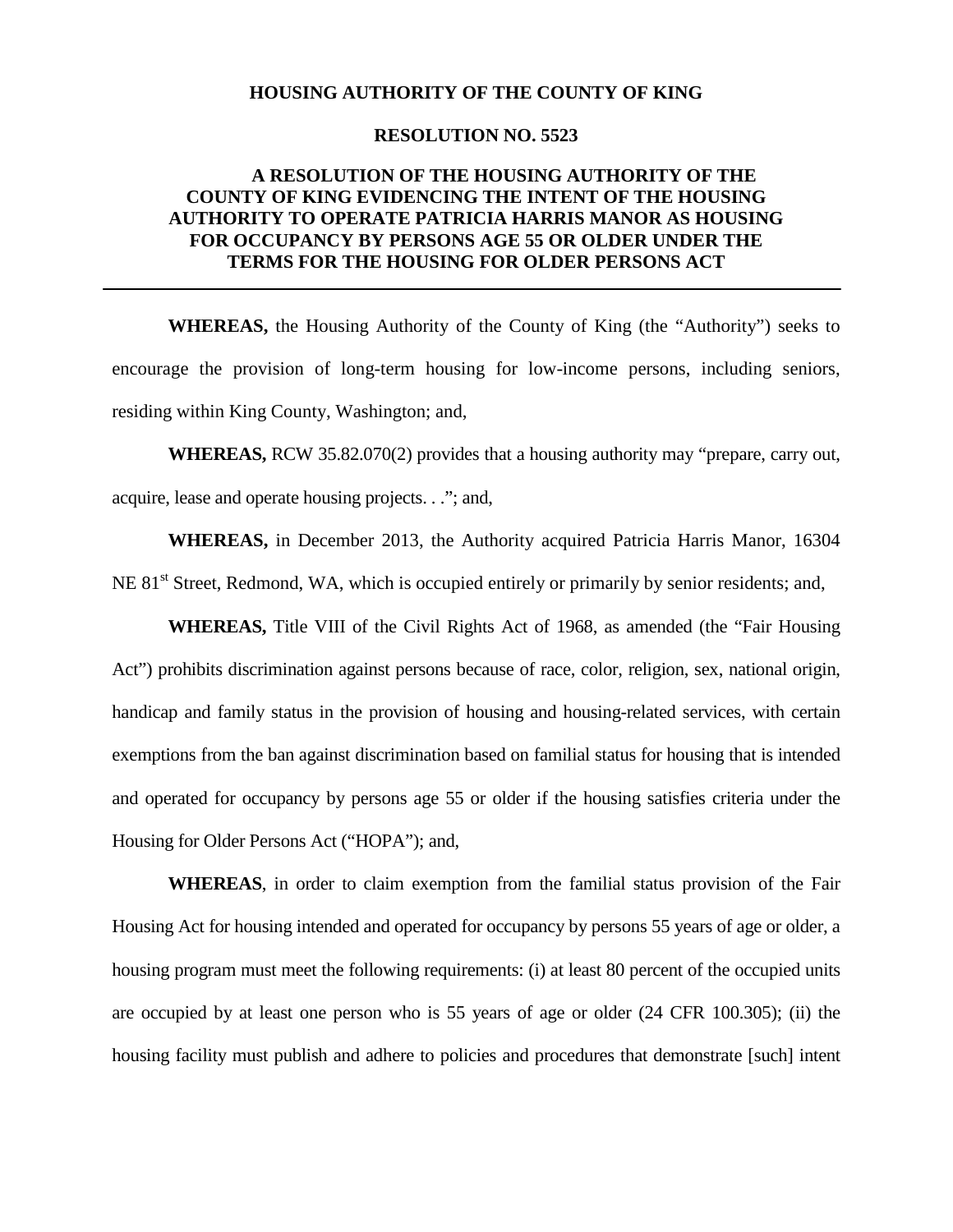Resolution No. 5523 Patricia Harris (HOPA) December 14, 2015 KCHA Special Board Meeting Page 2 of 4

(24 CFR 100.306); and (iii) the housing facility must comply with rules issued by the Secretary [of HUD] for verification of occupancy (24 CFR 100.307); and

#### NOW, **THEREFORE, BE IT RESOLVED BY THE BOARD OF** COMMISSIONERS OF THE HOUSING AUTHORITY OF THE COUNTY OF KING, **THAT:**

**Section 1:** Intent to Operate Properties as Housing for Older Persons. The Authority has opted out of the HUD Multifamily Section 8 contract for Housing Assistance Payments, which expired on November 30, 2015. It has been KCHA's intent, prior to and since that date, to operating Patricia Harris Manor for occupancy by persons 55 years of age or older, and otherwise in the fullest practical conformance with the provisions of the HOPA. In that regard, the Authority shall continue to:

i) maintain an up-to-date database containing the name, address and date of birth of all owners/occupants in the residential units, with the age of each owner/occupant to be verified by driver's license, passport, birth certificate, military record or other allowable document;

ii) conduct a biannual age verification of all owners/occupants based on information contained in the resident file and retain a written report accurately representing the number and percentage of owners/occupants conforming to the Authority's age restriction criteria;

iii) ensure that no less than 80 percent of the occupied residential units are occupied by one or more persons 55 years of age or older;

iv) publish and adhere to policies that demonstrate the Authority's intent to primarily provide housing for persons 55 years of age or older; and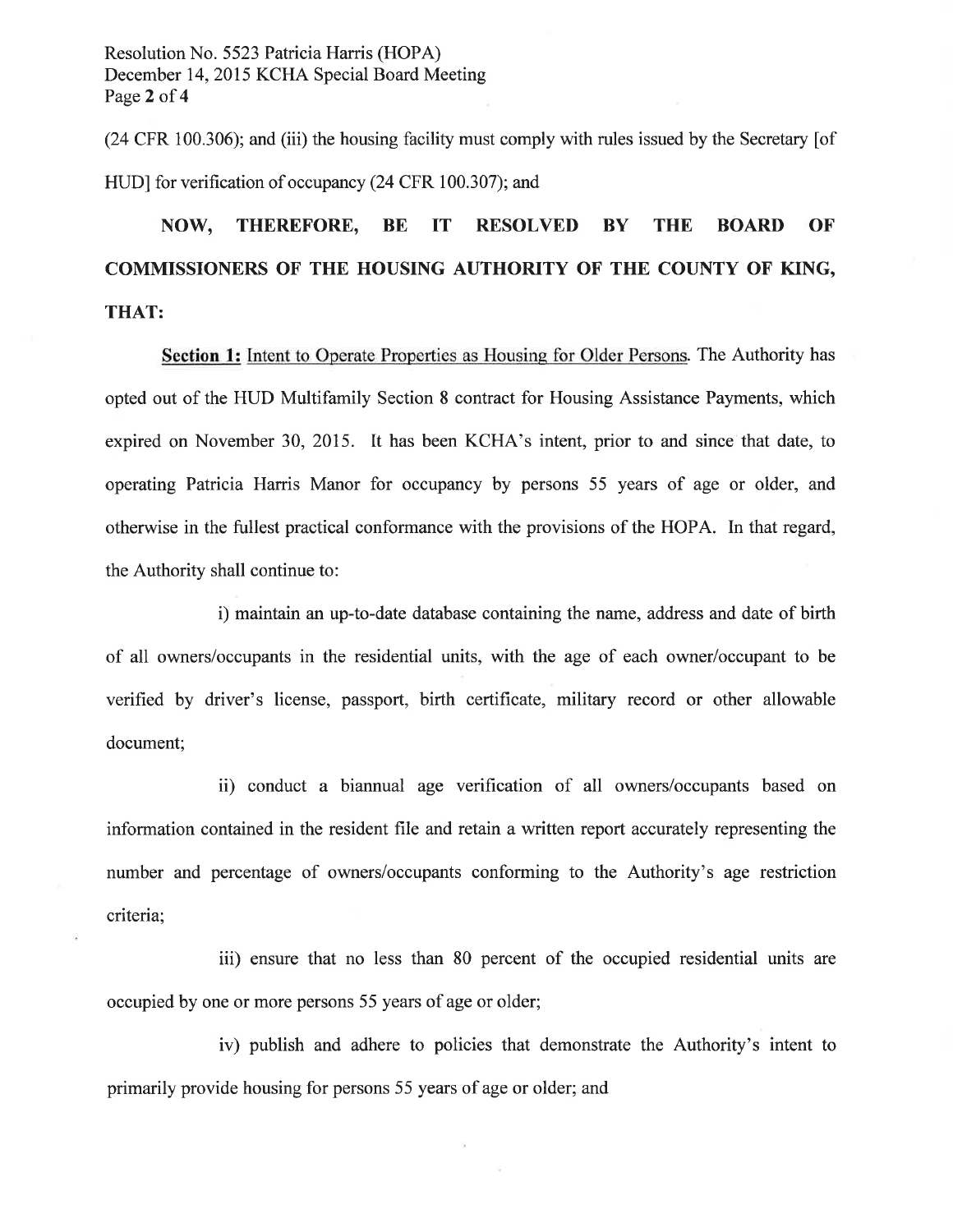Resolution No. 5523 Patricia Harris (HOPA) December 14, 2015 KCHA Special Board Meeting Page 3 of 4

v) ensure that these properties are represented, through signage and internal and external communications, as housing primarily for older persons.

Section 2. Governmental Filings; Other Agreements. The Executive Director is further authorized to execute, deliver and, if applicable, file (or cause to be executed, delivered and, if applicable, filed), on behalf of the Authority, any government forms, affidavits, certificates, letters, documents, agreements and instruments that he determines to be necessary or advisable to give effect to this resolution and to consummate the transactions contemplated herein,. He is further authorized to take such other actions as may be necessary or advisable to give effect to these resolutions.

Section 3. Effective Date. This Resolution shall be in full force and effect from and after its adoption and approval.

ADOPTED BY THE BOARD OF COMMISSIONERS OF THE HOUSING AUTHORITY OF THE COUNTY OF KING AT AN OPEN PUBLIC SPECIAL **MEETING THIS 14th DAY OF DECEMBER, 2015.** 

> **HOUSING AUTHORITY OF THE COUNTY OF KING**

 $Bv$ : Doug Barnes, Chair

ATTEST:

**Stephen J. Norman, Secretary**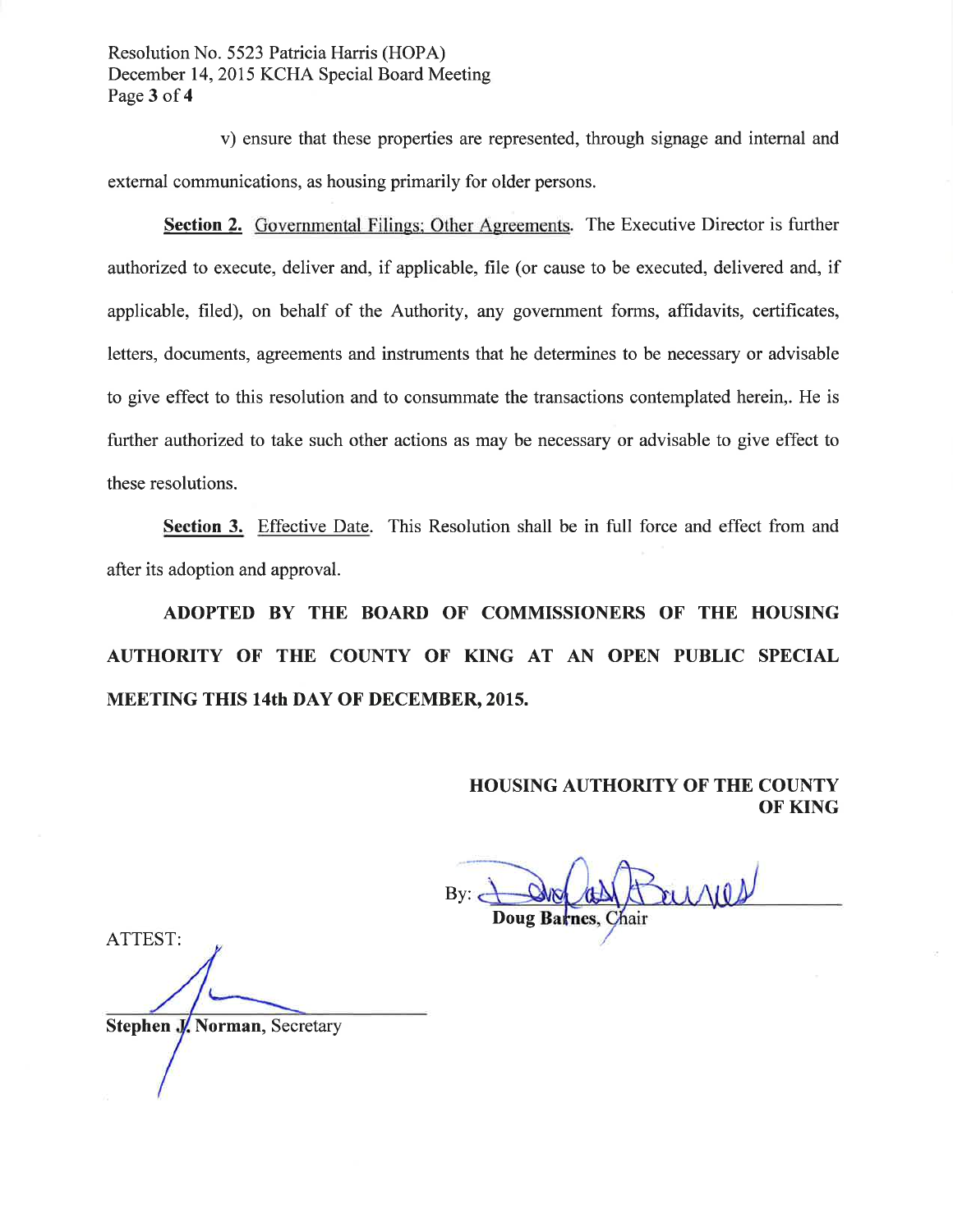Resolution No. 5523 Patricia Harris (HOPA) December 14, 2015 KCHA Special Board Meeting Page 4 of 4

## HOPA Confirmation

This will confirm to the Commissioners of the Housing Authority of King County that Patricia Harris Manor qualifies for exemption from familial discrimination under the Housing for Older Persons Act (HOPA) and that the Authority intends to continue operating the property as housing primarily for persons aged 55 and older pursuant to HOPA requirements.

Stephen J. Norman Executive Director

December 14, 2015